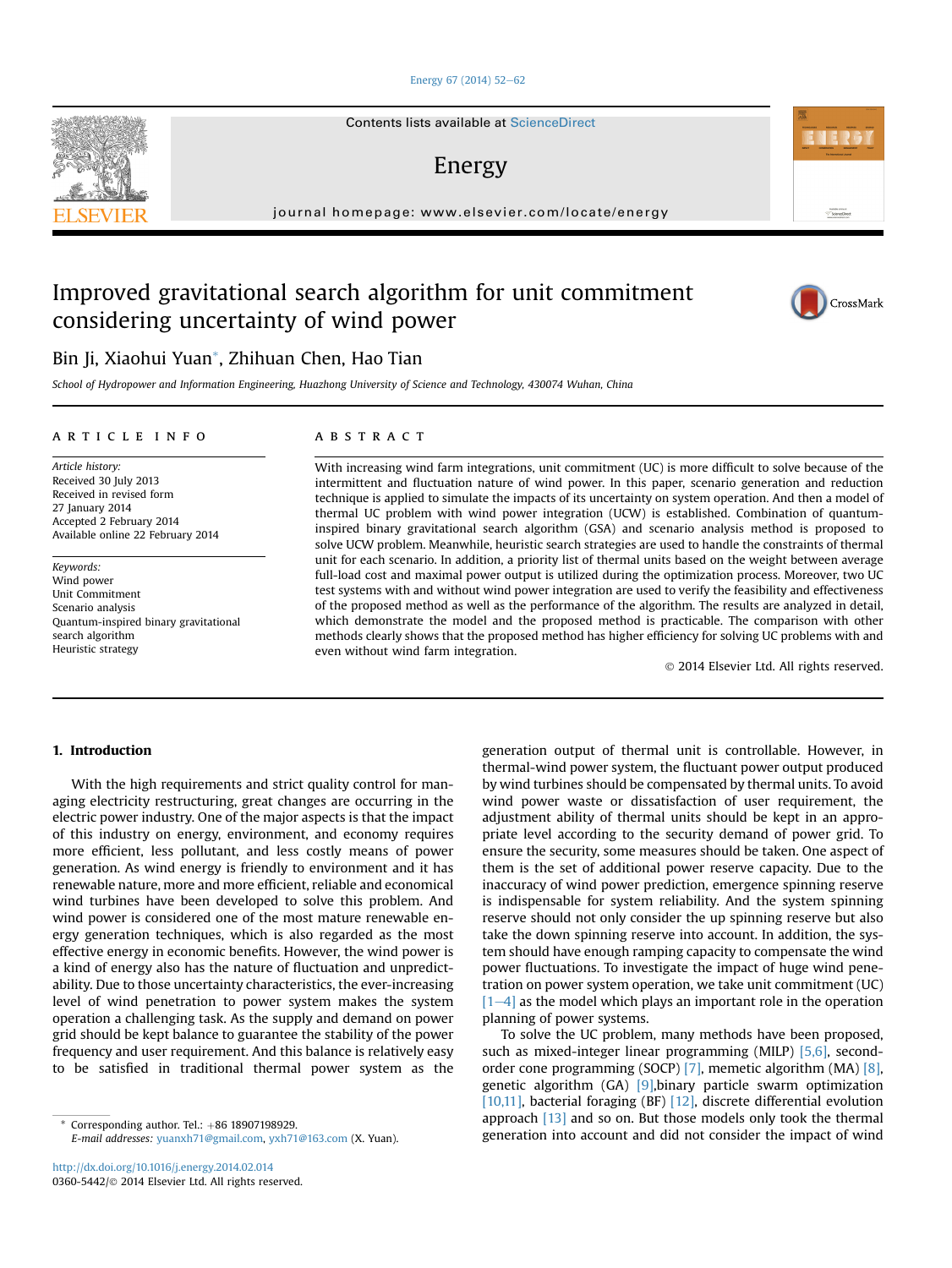| Nomenclature                                                                                                                                                            |                                                                                                                                                                                                                                                                                                                                                                                                                                                                                                              |  |
|-------------------------------------------------------------------------------------------------------------------------------------------------------------------------|--------------------------------------------------------------------------------------------------------------------------------------------------------------------------------------------------------------------------------------------------------------------------------------------------------------------------------------------------------------------------------------------------------------------------------------------------------------------------------------------------------------|--|
| $a_i$ , $b_i$ , $c_i$<br>Gi<br>Si<br>$N_{\rm s}$<br>T<br>$N_{\rm g}$<br>$N_{\rm w}$<br>NP<br>$U_{\text{np}}$<br>$f(P_{i,t}^s)$                                          | fuel cost coefficients of thermal unit i<br>thermal unit i<br>scenario <i>i</i><br>number of scenarios after scenario reduction<br>number of time intervals in the planning horizon<br>number of thermal units<br>number of wind units<br>population number of QBGSA<br>candidate solution of each agent in QBGSA<br>fuel cost function of thermal unit <i>i</i> at time <i>t</i> in scenario                                                                                                                |  |
| $S_{i,t}$<br>$F_{\rm N}$<br>FC <sup>s</sup><br>$S_i^{\text{hot}}$<br>$S_i^{\text{cold}}$<br>$USR_t^s$<br>$DSR_t^{\overline{S}}$<br>$UR_i$<br>DR <sub>i</sub><br>$MUT_i$ | $s($ \$)<br>start-up cost of thermal unit <i>i</i> at time $t$ (\$)<br>total cost of objective (\$)<br>total fuel cost of scenario $s$ ( $\$\$ )<br>hot startup cost of thermal unit $i(\text{\$})$<br>cold startup cost of thermal unit $i$ (\$)<br>up spinning reserve at time $t$ in scenario $s$ (MW)<br>down spinning reserve at time $t$ in scenario $s$ (MW)<br>ramp-up capacity of thermal unit $i(MW/h)$<br>ramp-down capacity of thermal unit $i$ (MW/h)<br>minimum up time of thermal unit $i(h)$ |  |

power on system operation. In order to investigate this impact, some researchers have put forward models to solve thermal UC problem with wind power integration (UCW). Refs. [14,15] proposed different methods to solve UCW and special reserve constraints were established to protect the system security in a required level which was mainly affected by the wind fluctuation. But they didn't take the influence of wind fluctuation on system operation into account, and the imposed constraints on system operation will result in an increase of operation cost. In Refs. [16,17], the possible wind power outputs which decided by the wind fluctuation rule were represented by a scenario tree, but it was considered asinefficiency because of this method creating numerous variables even for a small scenario tree. Authors in Refs. [18,19] applied a chance constrained programming formulation to deal with the wind volatility assuming the wind power output obeyed a certain distribution. However, the constraints which contained wind power output should be described as probability inequalities in this method and the system reliability was too much affected by the predetermined probability level. In Refs. [20,21] authors presented an energy storage system to solve the negative effects of the wind fluctuation on system operation, but it also added extra cost on energy storage equipment.

To avoid the disadvantages of the models introduced above in simulating the impact of wind power fluctuation, this paper utilizes an efficient method which combines Latin hypercube sampling (LHS) with Cholesky decomposition (LHS-CD) to generate huge different scenarios to simulate the wind uncertainty. In this method, scenarios are generated according to the forecasted wind power and its prediction error at each time stage. Each scenario has a certain possibility and contains several numbers of wind power outputs which have a one-to-one relationship with the time intervals. In other words, each scenario represents a possible set of wind power outputs over the whole time intervals. In addition, an efficient simultaneous backward scenario reduction technique based on probability metrics is utilized to decrease the number of scenarios to a smaller scale as a tradeoff between calculation time and simulation accuracy. With this technique, the simulation accuracy of wind fluctuation is well guaranteed by the scenarios

| $MDT_i$<br>$\begin{array}{l} P_i^{\max} \\ P_i^{\min} \\ T_{i,t}^{\min} \\ T_{i,t}^{\inf} \\ P_{\mathrm{d},t} \end{array}$<br>$P_{i,t}^s$ | minimum down time of thermal unit $i(h)$<br>maximum generation limit of thermal unit $i$ (MW)<br>minimum generation limit of thermal unit $i$ (MW)<br>continuously on time of thermal unit $i$ up to time $t(h)$<br>continuously off time of thermal unit $i$ up to time $t(h)$<br>system load demand at time t (MW)<br>generation output of thermal unit <i>i</i> at time <i>t</i> in scenario<br>$s$ (MW) |
|-------------------------------------------------------------------------------------------------------------------------------------------|-------------------------------------------------------------------------------------------------------------------------------------------------------------------------------------------------------------------------------------------------------------------------------------------------------------------------------------------------------------------------------------------------------------|
| $W_{\mathrm{f},t}$                                                                                                                        | forecasted wind power at time t (MW)                                                                                                                                                                                                                                                                                                                                                                        |
| $W_{i,t}^s$                                                                                                                               | generation output of wind unit <i>j</i> at time <i>t</i> in scenario <i>s</i><br>(MW)                                                                                                                                                                                                                                                                                                                       |
| $W_{\mathrm{d},t}^{\mathrm{s}}$                                                                                                           | total wind power output at time $t$ in scenario $s$ (MW)                                                                                                                                                                                                                                                                                                                                                    |
| η                                                                                                                                         | minimum reserve level to support generator outages                                                                                                                                                                                                                                                                                                                                                          |
|                                                                                                                                           | and forecast errors in electrical demand                                                                                                                                                                                                                                                                                                                                                                    |
| us%                                                                                                                                       | percentage of wind generation contributing to up                                                                                                                                                                                                                                                                                                                                                            |
|                                                                                                                                           | spinning reserve requirements                                                                                                                                                                                                                                                                                                                                                                               |
| $ds\%$                                                                                                                                    | percentage of wind generation contributing to down                                                                                                                                                                                                                                                                                                                                                          |
|                                                                                                                                           | spinning reserve requirements                                                                                                                                                                                                                                                                                                                                                                               |
| rand                                                                                                                                      | random number in the interval [0, 1]                                                                                                                                                                                                                                                                                                                                                                        |
| $p_{s}$                                                                                                                                   | probability of scenario s                                                                                                                                                                                                                                                                                                                                                                                   |
| Sce(s)                                                                                                                                    | performance index of scenario s                                                                                                                                                                                                                                                                                                                                                                             |
| $\pi_i$                                                                                                                                   | priority index of thermal unit i                                                                                                                                                                                                                                                                                                                                                                            |
|                                                                                                                                           |                                                                                                                                                                                                                                                                                                                                                                                                             |

and the calculation complexity is controlled significantly by using LHS-CD compared with those of scenario trees.

To overcome the imperfection of traditional methods in solving some high-dimension complex problems, some new methods have been proposed to substitute the existed algorithms. In recent years, a new optimization method known as gravitational search algorithm (GSA) [22] proposed by Esmat Rashedi et al. in 2009 has become a candidate for optimization application due to its flexibility and efficiency, which is based on the Newton's law of gravity and law of motion. GSA has been verified good quality performance in solving different optimization problems, such as future oil demand forecasting [23] and synthesis gas production [24], parameter identification  $[25]$  and optimal reactive power dispatch  $[26]$  in power system. However, application of GSA in combinatorial optimization problem is still limited. The major obstacle of successfully applying GSA to combinatorial problem is due to its continuous nature. To remedy this drawback, binary coding GSA (BGSA) [27] has been proposed as a feasible tool to deal with the discrete problems. And the merit of the BGSA has been tested for solving various nonlinear benchmark functions. But the standard BGSA has its disadvantage of easily trapping into local best solution especially for large-scale problems, which is resulted from its imperfect internal searching rule. And this deficiency has been relieved in some degree by the newly proposed quantum-inspired binary gravitational search algorithm (QBGSA) [28], which has been utilized to solve the optimal PQM placement problem in power systems. Motivated by these studies and the special situation of this wind integrated UC problem, this paper has made an attempt to propose a method for UCW by means of the QBGSA and scenario analysis method. Considering the reliability of the system operation, which is affected by the wind power fluctuation, as well as the economic operation of the system, the proposed method is aimed at optimizing a unit state combination which can satisfy all of the constraints under different scenarios with the least average operation cost. Then a unique scenario with the best merit for system operation is selected as a representation of wind power output. Finally, the power generation scheduling is achieved on the basis of the unit state combination and the selected scenario. What's more, the